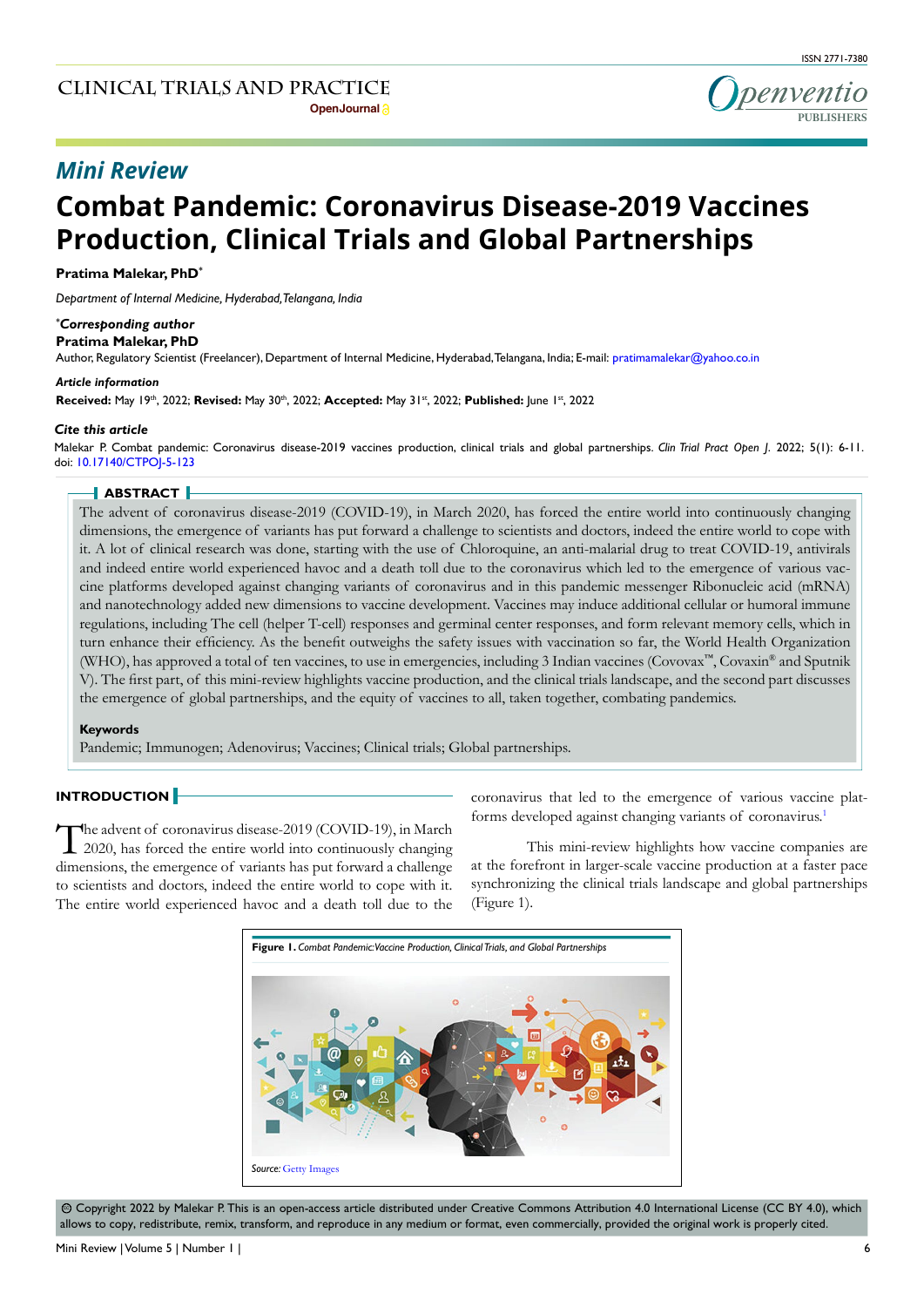## **VACCINE PRODUCTION**

India is at the forefront of vaccine production known for its vaccine manufacturing capacity, acclaimed as a vaccine hub accounting for 60% of the global vaccine supply, and a capacity to manufac-ture over 3 billion COVID-19 vaccine doses per annum.<sup>[2](#page-4-1)</sup> Various clinical research studies led to the conclusion that vaccine develop-ment was the most viable option to face the pandemic.<sup>[3](#page-4-2)</sup> So far, the World Health Organization (WHO), has approved a total of ten vaccines, which include the following types of vaccines.[4](#page-4-3)

#### **Inactivated Vaccines**

Inactivated vaccines are formulated by inactivating virulent particles of viruses by treating the virus particle with chemicals. As virus particles are inactivated, they cannot multiply and hence are safer. The limitation of inactivated vaccines is that they have to be introduced in large amounts compared to live attenuated vaccines.[4](#page-4-3)

## **Viral Vector Vaccines**

Adenoviral vectors viral vectors were classically in use to develop vaccines. Their utility depends on their ability to infect cells. The advantage of this platform is its efficient and gene-specific delivery and its initiation of a healthy immune response.<sup>4</sup>

## **Messenger Ribonucleic Acid Vaccines**

Messenger Ribonucleic acid (mRNA) vaccine comprises elements essential for the encoded protein to be expressed, and most of the time 1-methyl-pseudouridine modification is incorporated in mRNA molecules, to enhance mRNA translation in the body.[4](#page-4-3) mRNA vaccines were proven superior as they can act as an immunogen, and adjuvant has immunostimulatory characteristics and can stimulate innate immunity without severe side-effects.<sup>[3](#page-4-2)</sup>

#### **Protein Subunit Vaccines**

Subunit vaccines are produced based on synthetic peptides or recombinant technology and are considered a safer and indeed a more reliable method. Various subunit vaccines were approved by Food and Drug Administration (FDA), such as human papillomavirus (HPV), hepatitis B virus, and influenza virus vaccines. Due to fewer side effects and the non-infectious nature of subunit vaccines in comparison to other vaccine types subunit vaccines can be used even in immunocompromised individuals. Limitations include slow manufacture, low immunogenicity, need for cold chain transfer and storage, and adjuvants in clinical trials.<sup>5</sup> Nanotechnology-based peptide vaccines have also played a vital role in vaccine development (Figure 2).<sup>5</sup>

A review was conducted utilizing online databases,

penventio

| Table 1. WHO Approved COVID-19 Vaccines <sup>6</sup>                      |                                                          |  |
|---------------------------------------------------------------------------|----------------------------------------------------------|--|
| <b>WHO Approved COVD-19 Vaccines</b>                                      | <b>WHO EUL Holder</b>                                    |  |
| COMIRNATY® (nucleoside modified)<br>mRNA Vaccine                          | BioNTech Manufacturing GmbH                              |  |
| VAXZEVRIA (recombinant) Adenoviral<br>ChAdOx1-S                           | AstraZeneca AB, AstraZeneca AB/SK<br>Bioscience Co. Ltd. |  |
| COVISHIELD™ (recombinant) Adenoviral<br>ChAdOx1-S                         | Serum Institute of India Pvt. Ltd                        |  |
| Ad26.COV2-S (recombinant) Adenoviral                                      | Janssen-Cilag International NV                           |  |
| SPIKEVAX (nucleoside modified) mRNA<br>vaccine                            | Moderna Biotech                                          |  |
| Inactivated COVID-19 vaccine (Vero Cell)                                  | ModernaTX, Inc                                           |  |
| CoronaVac (Vero Cell), Inactivated)                                       | Sinovac Life Sciences Co., Ltd                           |  |
| COVAXIN <sup>®</sup> (Inactivated Whole Virion)                           | Bharath Biotech International Ltd                        |  |
| COVOVAX <sup>™</sup> SARS-CoV-2 rS Protein<br>Nanoparticle [Recombinant]) | Serum Institute of India Pvt. Ltd                        |  |
| NUVAXOVID™<br>(SARS-CoV-2 rS [Recombinant, adjuvanted])                   | Novayax CZ a.s.                                          |  |

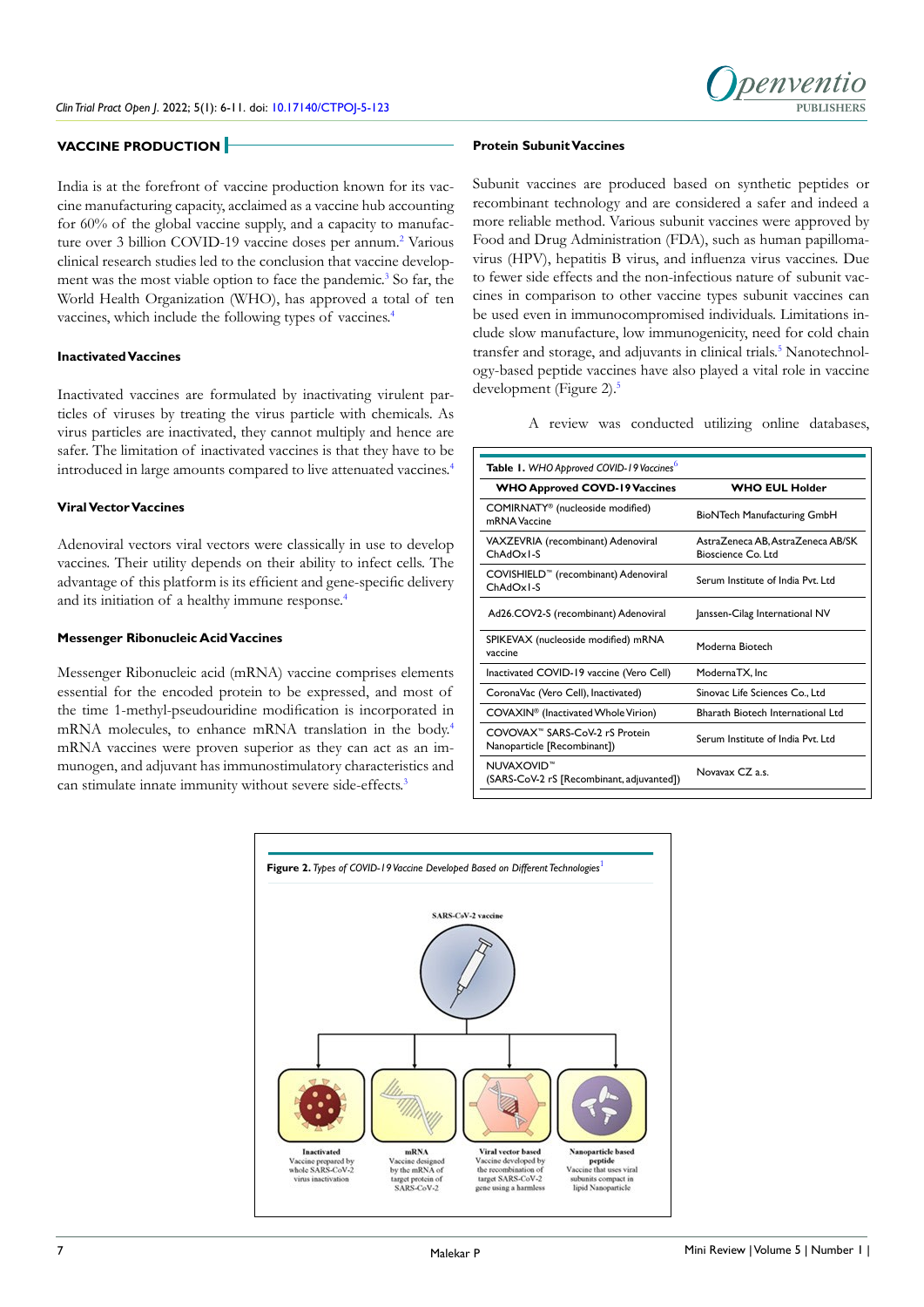#### *Clin Trial Pract Open J*. 2022; 5(1): 6-11. doi: [10.17140/CTPOJ-5-123](http://dx.doi.org/10.17140/CTPOJ-5-123) **PUBLISHERS**



(Google Scholar, PubMed, and ScienceDirect) with 59 studies, that have compared different vaccine types (mRNA-based, recombinant, and nanoparticle-based vaccines) are being developed and launched in terms of their efficacy, side effects, and seroconversion based on data reported in the literature and concluded that mRNA vaccines were superior in efficacy, and inactivated ones were with fewer side effects and similar seroconversion was noted in all types of vaccines.<sup>[1](#page-4-0)</sup> Approved covid vaccines by WHO were shown in the Table 1.[4](#page-4-3)

## **CLINICAL TRIALS**

To address the unmet need of the hour due to the covid pandemic, the WHO has approved the emergency use of 10 COVID vaccines.[4](#page-4-3) Clinical trials play a pivotal role to assess the immunogenicity, safety, and efficacy of the vaccines for human use.[7](#page-4-6) In addition to India, the pace at which clinical trials were done in various other countries is noteworthy.

## **Covaxin®**

• Several Phase I (NCT04471519) and II, trials were conducted<sup>8</sup>

• Phase III trial included 25,800 subjects and was registered on the Indian Clinical Trials Registry India, CTRI/2020/11/028976, and ClinicalTrials.gov, NCT04641481[9,10](#page-4-8)

• Vaccine efficacy was found to be 77.8%[7](#page-4-6)

• Clinical trials were conducted on a larger global scale at 100 clinical sites sparing in 20 different countries across the globe. $7,10$  $7,10$ 

## **Covishield™**

• Four (4) Randomized, blinded, controlled clinical trials were in progress with covishield (pooled N=23,745).

• Interim analysis of pooled data from 4 clinical trials has shown 70.4% vaccine efficacy at 95.84% CI.

• Phase I/II Study, COV001 (NCT04324606), UK; COV005 (NCT04444674) in South Africa a Phase II/III in the UK and in Brazil.[9](#page-4-8)

## **Covovax™**

• Study 1 novel coronavirus-301 (2019nCoV-301) an ongoing study in the US and Mexico and a part of the study also includes, the pediatric expansion study.

• Study 2 (2019nCoV-302) Phase III, the study involves 14,039 participants conducted at the UK and has shown 89.7% efficacy at 95% CI[.10](#page-4-9)

• Phase III (B.1.1.7 variant. Funded by Novavax COVID-19 vaccine2373 (NVX-CoV2373), N=1403) a randomized, observer-blinded, placebo-controlled trial has been conducted at 33 sites in the UK. $11,12$ 

## **Corbevax™**

• In phase I/II clinical study (BECT062) conducted on 360 subjects, in order to assess the safety, reactogenicity, and immunogenicity and select the optimum formulation of BE's severe acute respiratory syndrome coronavirus-2 (SARS-CoV-2) (COVID-19), all four formulations were found to be safe and well-tolerated.

• In phase II/III Clinical study (BECT069) was conducted on 1268 subjects.

• Approved pediatric vaccine in India.[13,14](#page-4-11)

## **Sputnik V**

• Clinical trials Phase I/II in Russia (NCT04436471, N=38), Phase III Clinical Trial in Russia (RESIST, NCT04530396, were conducted in 33,771 volunteers.

• In India phase II/III adaptive study (NCT04640233, phase II part on Indian study, N=100, phase III enrolled 1500 Indian subjects), efficacy of the vaccine is  $85.6$ -95.2% at 95 % CI.<sup>[15,16](#page-4-12)</sup>

## **ZyCoV-D®**

• Single-centre, open-label, non-randomized, Phase 1 trial in India (N=126, CTRI/2020/07/026352).

• Vaccine was found to be safe, well-tolerated, and immunogenic[.17](#page-4-13)

## **GENNOVA BIOPHARMA**

• Department of Biotechnology-Biotechnology Industry Research Assistance Council (DBT-BIRAC) has facilitated the establishment of a 'first-of-its-kind' mRNA-based vaccine manufacturing platform in India and DBT has provided seed funding for the development of Gennova's novel self-amplifying mRNA-based vaccine candidate for COVID-19 in rodents and primates.<sup>18</sup>

• Currently, dose-range, placebo-controlled, Phase I study in healthy adult subjects N=72, CTRI/2021/04/032688.<sup>[19](#page-4-15)</sup>

These efficient clinical trials led to the approval of various COVID-19 vaccines in India and were shown in the Table 2.

| <b>Table 2.</b> Vaccines Produced in India |                                  |                          |
|--------------------------------------------|----------------------------------|--------------------------|
| <b>Company Name</b>                        | <b>Vaccine Type</b>              | <b>Vaccines Produced</b> |
| <b>Bharath Biotech</b>                     | Inactivated whole virion, BBV152 | Covaxin                  |
| Serum Institute<br>of India                | Adenoviral vector ChAdOx1        | Covishield               |
|                                            | SARS-CoV-2 rS Nanoparticle       | Covovax                  |
| Biological E Ltd.                          | Protein subunit                  | Corbevax                 |
| Dr. Reddy's                                | Adenoviral Ad25, Ad26            | Sputnik (GamCovidVac)    |
| Zydus Cadila                               | Deoxyribonucleic acid (DNA)      | ZyCoV-D®                 |
| Gennova Biopharma                          | mRNA                             | HGCO19                   |

As shown in the above table in India, in pandemic times vaccines of various types were produced[.8-15](#page-4-7) Management of clinical trials at a faster pace on a larger scale, globally, paved the way to vaccinate a larger population. As of the 19th of May, 1,91,70,35,690 vaccine doses have been administered in India[.20](#page-4-16) WHO has approved 3 Indian vaccines Covavax, Covaxin, and Sputnik (Gam-CovidVac). Millions of people have been vaccinated till now as shown in the Figure 3. Vaccines have proven to be vital to combating this Pandemic worldwide.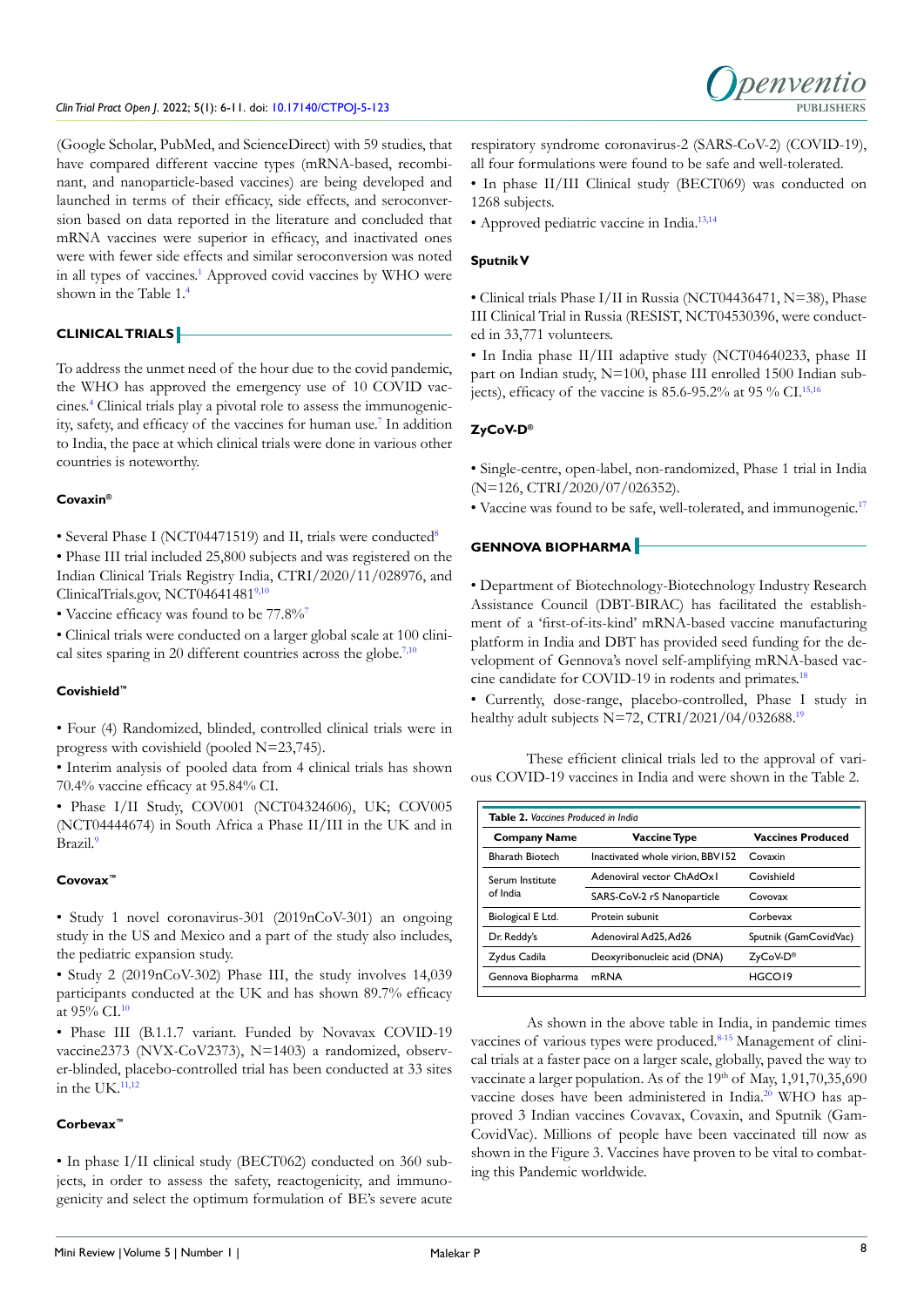



## **GLOBAL PARTNERSHIPS**

In lieu, to bring the pandemic to an end, various global partnerships have emerged,

• Coalition for Epidemic Preparedness Innovations (CEPI), Gavi, the Vaccine Alliance, and the World Health Organization (WHO), alongside key delivery partner United Nations Children's Fund (UNICEF), aim to accelerate the development and manufacture of COVID-19 vaccines, and to guarantee fair and equitable access for every country in the world. CEPI will provide funding of up to US \$19.3 million to support the development of a 'variant-proof ' SARS-CoV-2 vaccine candidate to an international multidisciplinary consortium comprising Bharat Biotech International Ltd (BBIL), India, the University of Sydney, Australia, and ExcellGene SA, Switzerland. CEPI has announced another partnership with India, a consortium comprised of the Translational Health Science and Technology Institute (THSTI), an autonomous institute of the DBT, Ministry of Science and Technology, Government of India, and Panacea Biotec, a research-based biopharmaceutical company and vaccine manufacturer, to develop vaccine candidates that could provide broad protection against SARS-Cov-2 variants and other Beta coronaviruses.[22](#page-4-17) Recently, CEPI has launched an R&D focused three-point agenda to

• Reduce vaccine development timelines to 100, instead of 300 days.

- Develop a universal vaccine against coronaviruses and
- Develop a library of vaccine candidates against other diseases.<sup>[23](#page-5-0)</sup>

This "moon-shot" goal to produce vaccines in 100-days has been widely adopted by governments throughout the world, and indeed, several vaccine developers are exploring strategies to achieve this aim.[24](#page-5-1)

• **The ACT Accelerator** is a ground-breaking global collaboration to accelerate the development, production, and equitable access to COVID-19 tests, treatments, and vaccines. WHO launched a COVID-19 Technology Access Pool and called to action all pharmaceutical companies and technology holders to share COV-ID-19-related knowledge and intellectual property (IP) to accelerate the development of tools to end the pandemic.<sup>25,25</sup>

• **COVAX** is co-led by Gavi, CEPI, and WHO. Its aim is to accelerate the development and manufacture of COVID-19 vaccines and to guarantee fair and equitable access for every country in

the world. Access to the vaccine for low-income countries (LICs) under the COVAX program and government efforts will play an essential role to achieve global immunity to stop the transmission of the virus[.16](#page-4-18)

• Vaccine Maitri India, has launched a diplomatic mission to supply vaccines (COVAXIN<sup>®</sup> and COVISHIELD™) to the countries in need. Under this initiative, it has sent vaccine supplies to many countries in the Asia Pacific region.[24](#page-5-1) In addition to this, under the COVAX, a global initiative, 18.1 million vaccine doses (COVISH- $\text{IED}^{\text{rw}}$ , have been already supplied to various countries.<sup>[27](#page-5-3)</sup>

• COVID-19 pandemic has resulted in the havoc and the disruption of normal lives, loss of jobs, and loss of trade, and has dwin-dled the already weak national economies in the LICs.<sup>[26](#page-5-2)</sup> The global dashboard for vaccine equity is a joint initiative of United Nations Development Programme (UNDP), WHO, and the University of Oxford with cooperation across the e United Nations (UN) system, anchored in the Sustainable Development Goals (SDG 3) Global Action Plan for Healthy Lives and well-being for all.<sup>[28](#page-5-4)</sup> It shows that the vaccine access in high-income countries, 3 in 4 people or 72.09% have been vaccinated with at least one dose whereas, in low-income countries, 1 in 6 people, or 17.92% have been vaccinated with at least one dose as of May 25, 2022.<sup>28</sup> In the current scenario, equitable access to vaccines especially for the front-line workers is critical to mitigating and maintaining public health systems and economic growth.<sup>[29](#page-5-5)</sup>

## **CONCLUSION**

In changing dimensions of a pandemic, harnessing, collaborations and partnerships, various regulatory landscapes, and the advent of new vaccine technology platforms revolutionized the vaccine development pace, and management of clinical trials effectively at a larger scale led to the development of safe and efficient vaccines, which were proven to be efficient against COVID-19. The emergence of global partnerships emphasizes pandemic preparedness, and vaccine equity to all, which in turn renders global immunity and health, as a right of everyone. India, being a giant vaccine manufacturer, has leveraged, the COVID-19 vaccine, to various countries as commercial exports, and under the COVAX initiative, it is at the forefront in the contribution, of cost-effective vaccines to the world. Insights of global leaders, Industries, Academics, philanthropists, and governments address pandemics in a holistic way,

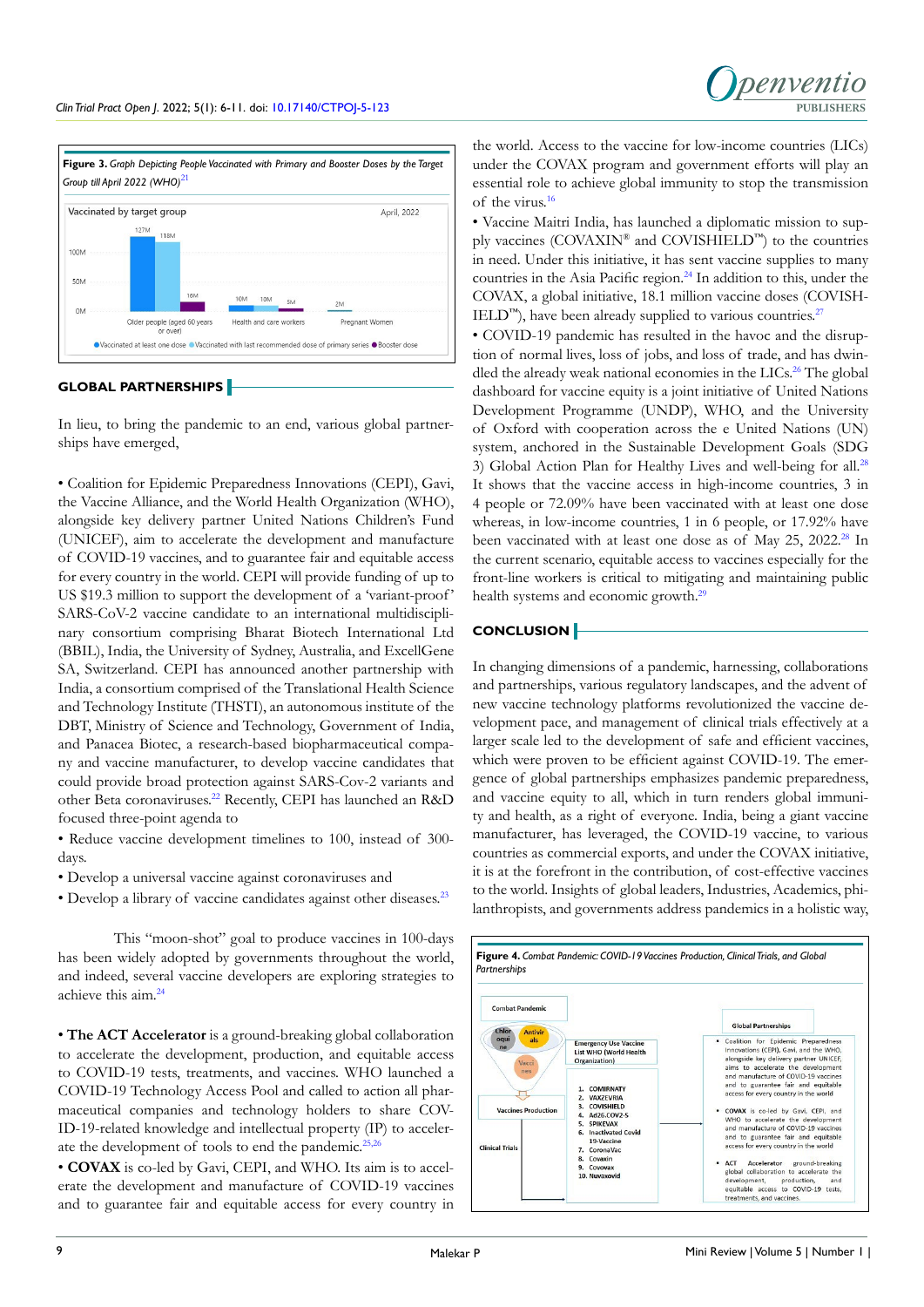paving a way to combat COVID-19 indeed these pandemic lessons will equip us to cope with, utilize, share and improve our resources, and tools to manage future pandemic threats (Figure 4).

## **REFERENCES**

<span id="page-4-0"></span>1. Khandker SS, Godman B, Md. Irfan Jawad, et al. A systematic review on COVID-19 vaccine strategies, their effectiveness, and issues. *Vaccines (Basel).* 2021; 9: 1387. doi: [10.3390/vaccines9121387](http://doi.org/10.3390/vaccines9121387)

<span id="page-4-1"></span>2. Rangraze IR, Khan SS, Sayyad Y. Coronavirus disease-2019 vaccines and the vaccination challenges in India: A review. *Intern Med Open J*. 2021; 5(1): 6-13. doi: [10.17140/IMOJ-5-117](http://doi.org/10.17140/IMOJ-5-117)

<span id="page-4-2"></span>3. Chakraborty C, Sharma AR, Bhattacharya M, Lee S-S. From COVID-19 to cancer mRNA vaccines: Moving from bench to clinic in the vaccine landscape. *Front Immunol*. 2021; 12: 679344. doi: [10.3389/fimmu.2021.679344](http://doi.org/10.3389/fimmu.2021.679344)

<span id="page-4-3"></span>4. Li M, Wang H, Tian L, et al. COVID-19 vaccine development: milestones, lessons, and prospects COVID-19 vaccine development: milestones, lessons and prospects. *Signal Transduct Target Ther*. 2022; 7(1): 146. doi: [10.1038/s41392-022-00996-y](http://doi.org/10.1038/s41392-022-00996-y)

<span id="page-4-4"></span>5. Motamedia H, Ari MM, Dashtbin S, et al. An updated review of globally reported SARS-CoV-2 vaccines in preclinical and clinical stages. *Int Immunopharmacol.* 2021; 96: 107763. doi: [10.1016/j.](http://doi.org/10.1016/j.intimp.2021.107763) [intimp.2021.107763](http://doi.org/10.1016/j.intimp.2021.107763)

<span id="page-4-5"></span>6. World Health Organization (WHO). WHO recommendation Bharat Biotech International Ltd – COVID-19 vaccine (Whole Virion Inactivated Corona Virus. [https://extranet.who.int/pqweb/](https://extranet.who.int/pqweb/vaccines/who-recommendation-bharat-biotech-international-ltd-covid-19-vaccine-whole-virion) [vaccines/who-recommendation-bharat-biotech-internation](https://extranet.who.int/pqweb/vaccines/who-recommendation-bharat-biotech-international-ltd-covid-19-vaccine-whole-virion)[al-ltd-covid-19-vaccine-whole-virion](https://extranet.who.int/pqweb/vaccines/who-recommendation-bharat-biotech-international-ltd-covid-19-vaccine-whole-virion). Accessed May 18, 2022.

<span id="page-4-6"></span>7. COVAXIN®. Summary of Product Characteristics (SmPC). <https://www.bharatbiotech.com/images/covaxin/covaxin-smpc>. pdf. Accessed May 18, 2022.

<span id="page-4-7"></span>8. Ella R, Vadrevu KM, Jogdand H, et al. Safety and immunogenicity of an inactivated SARS-CoV-2 vaccine, BBV152: A double-blind, randomized, phase 1 trial. *Lancet Infect Dis.* 2021; 21: 637- 646. doi: [10.1016/S1473-3099\(20\)30942-7](http://doi.org/10.1016/S1473-3099(20)30942-7)

<span id="page-4-8"></span>9. Ella R, Reddy S, Blackwelder W, et al. Efficacy, safety, and lotto-lot immunogenicity of an inactivated SARS-CoV-2 vaccine (BBV152): interim results of a randomized, double-blind, controlled, phase 3 trial. *Lancet.* 2021; 398(10317): 2173-2184. doi: [10.1016/S0140-6736\(21\)02000-6](http://doi.org/10.1016/S0140-6736(21)02000-6)

<span id="page-4-9"></span>10. COVAXIN®. Whole Virion Inactivated Coronavirus (SARS-CoV-2) Vaccine. [https://www.bharatbiotech.com/images/covax](https://www.bharatbiotech.com/images/covaxin/covaxin-pack-insert.pdf)[in/covaxin-pack-insert.pdf](https://www.bharatbiotech.com/images/covaxin/covaxin-pack-insert.pdf). Accessed May 18, 2022.

<span id="page-4-10"></span>11. COVISHIELD™. Summary of Product Characteristics (SmPC).

[https://cdsco.gov.in/opencms/export/sites/CDSCO\\_WEB/en/](https://cdsco.gov.in/opencms/export/sites/CDSCO_WEB/en/Smpcserum.pdf) [Smpcserum.pdf.](https://cdsco.gov.in/opencms/export/sites/CDSCO_WEB/en/Smpcserum.pdf) Accessed May 18, 2022.

12. COVOVAX™. SARS-CoV-2 rS Protein (COVID-19) recombinant spike protein Nanoparticle VaccineCOVOVAX™. [https://](https://www.seruminstitute.com/COVOVAX.php) [www.seruminstitute.com/COVOVAX.php](https://www.seruminstitute.com/COVOVAX.php). Accessed May 18, 2022.

<span id="page-4-11"></span>13. Heath PT, Galiza EP, Baxter DN, et al. Safety and efficacy of NVX-CoV2373 Covid-19 vaccine. *N Engl J Med.* 2021; 385: 1172- 1183. doi: [10.1056/NEJMoa2107659](http://doi.org/10.1056/NEJMoa2107659)

14. CORBEVAX™. Summary of Product Characteristics (SmPC). [https://cdsco.gov.in/opencms/resources/UploadCD](https://cdsco.gov.in/opencms/resources/UploadCDSCOWeb/2018/UploadSmPC/ebio.pdf)-[SCOWeb/2018/UploadSmPC/ebio.pdf](https://cdsco.gov.in/opencms/resources/UploadCDSCOWeb/2018/UploadSmPC/ebio.pdf). Accessed May 18, 2022.

<span id="page-4-12"></span>15. SPUTNIK V. Summary of Product Characteristics (SmPC). [https://cdsco.gov.in/opencms/resources/UploadCD](https://cdsco.gov.in/opencms/resources/UploadCDSCOWeb/2018/UploadSmPC/SMPCsputinikdr.Reddys.pdf)-[SCOWeb/2018/UploadSmPC/SMPCsputinikdr.Reddys.pdf](https://cdsco.gov.in/opencms/resources/UploadCDSCOWeb/2018/UploadSmPC/SMPCsputinikdr.Reddys.pdf). Accessed May 18, 2022.

<span id="page-4-18"></span>16. Sputnik V. COVID-19 vaccine candidate appears safe and effective. *Lancet*. 2021; 397(10275): 642-643. doi: [10.1016/S0140-](http://doi.org/10.1016/S0140-6736(21)00191-4) [6736\(21\)00191-4](http://doi.org/10.1016/S0140-6736(21)00191-4)

<span id="page-4-13"></span>17. Momina T, Kansagraa K, Patel H, et al. Safety and immunogenicity of a DNA SARS-CoV-2 vaccine (ZyCoV-D): Results of an open-label, non-randomized phase I part of phase I/II clinical study by intradermal route in healthy subjects in India. *EClinicalMedicine.* 2021; 38: 101020. doi: [10.1016/j.eclinm.2021.101020](http://doi.org/10.1016/j.eclinm.2021.101020)

<span id="page-4-14"></span>18. Department of Biotechnology, Ministry of Science & Technology. [https://dbtindia.gov.in/pressrelease/department-biotech](https://dbtindia.gov.in/pressrelease/department-biotechnology-provides-seed-funding-gennova-biopharmaceuticals-ltd%E2%80%99s-novel)[nology-provides-seed-funding-gennova-biopharmaceuticals-lt](https://dbtindia.gov.in/pressrelease/department-biotechnology-provides-seed-funding-gennova-biopharmaceuticals-ltd%E2%80%99s-novel)[d%E2%80%99s-novel](https://dbtindia.gov.in/pressrelease/department-biotechnology-provides-seed-funding-gennova-biopharmaceuticals-ltd%E2%80%99s-novel). Accessed May 18, 2022.

<span id="page-4-15"></span>19. Clinical Trial Registry of India (CTRI). Total Number of Trials Registered in CTRI: 42952. [http://ctri.nic.in/Clinicaltrials/](http://ctri.nic.in/Clinicaltrials/login.php) [login.php.](http://ctri.nic.in/Clinicaltrials/login.php) Accessed May 18, 2022.

<span id="page-4-16"></span>20. COWIN. <https://dashboard.cowin.gov.in/>. Accessed May 18, 2022.

<span id="page-4-19"></span>21. World Health Organization (WHO). This Dashboard Summarizes Officially Reported COVID-19 Vaccination Data. [https://app.powerbi.com/view?r=eyJrIjoiMWNjNzZkNjctZ](https://app.powerbi.com/view?r=eyJrIjoiMWNjNzZkNjctZTNiNy00YmMzLTkxZjQtNmJiZDM2MTYxNzEwIiwidCI6ImY2MTBjMGI3LWJkMjQtNGIzOS04MTBiLTNkYzI4MGFmYjU5MCIsImMiOjh9)-[TNiNy00YmMzLTkxZjQtNmJiZDM2MTYxNzEwIiwidCI6I](https://app.powerbi.com/view?r=eyJrIjoiMWNjNzZkNjctZTNiNy00YmMzLTkxZjQtNmJiZDM2MTYxNzEwIiwidCI6ImY2MTBjMGI3LWJkMjQtNGIzOS04MTBiLTNkYzI4MGFmYjU5MCIsImMiOjh9)[mY2MTBjMGI3LWJkMjQtNGIzOS04MTBiLTNkYzI4MGF](https://app.powerbi.com/view?r=eyJrIjoiMWNjNzZkNjctZTNiNy00YmMzLTkxZjQtNmJiZDM2MTYxNzEwIiwidCI6ImY2MTBjMGI3LWJkMjQtNGIzOS04MTBiLTNkYzI4MGFmYjU5MCIsImMiOjh9)[mYjU5MCIsImMiOjh9](https://app.powerbi.com/view?r=eyJrIjoiMWNjNzZkNjctZTNiNy00YmMzLTkxZjQtNmJiZDM2MTYxNzEwIiwidCI6ImY2MTBjMGI3LWJkMjQtNGIzOS04MTBiLTNkYzI4MGFmYjU5MCIsImMiOjh9). Accessed May 18, 2022.

<span id="page-4-17"></span>22. Coalition for Epidemic Preparedness Innovations (CEPI). CEPI, THSTI and Panacea Biotec partner to develop broadly protective Betacoronavirus vaccines. [https://cepi.net/news\\_cepi/](https://cepi.net/news_cepi/cepi-thsti-and-panacea-biotec-partner-to-develop-broadly-protective-betacoronavirus-vaccines/) [cepi-thsti-and-panacea-biotec-partner-to-develop-broadly-protec](https://cepi.net/news_cepi/cepi-thsti-and-panacea-biotec-partner-to-develop-broadly-protective-betacoronavirus-vaccines/)[tive-betacoronavirus-vaccines/.](https://cepi.net/news_cepi/cepi-thsti-and-panacea-biotec-partner-to-develop-broadly-protective-betacoronavirus-vaccines/) Accessed May 18, 2022.